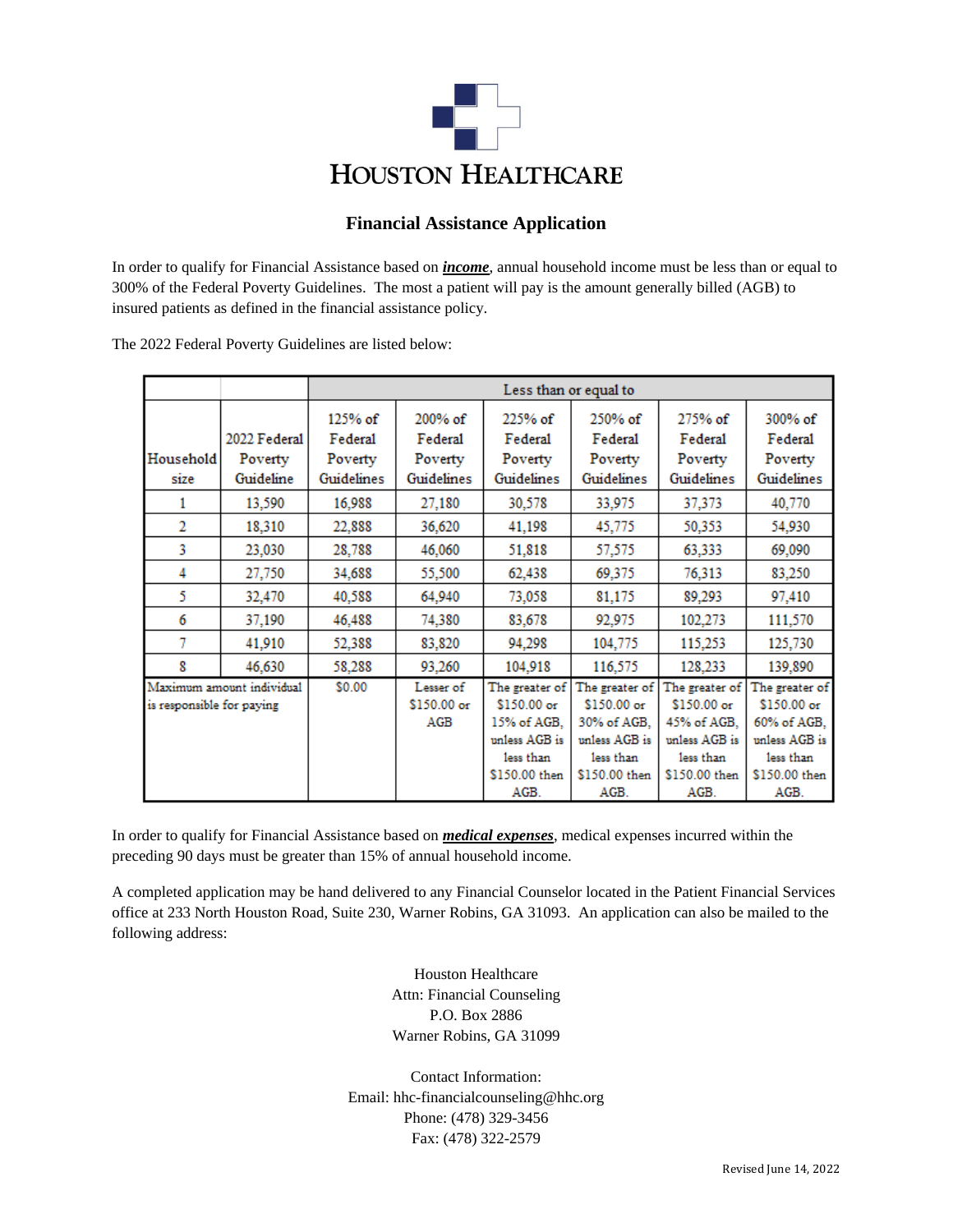## **Financial Assistance Procedures:**

1. When an Application is received for Financial Assistance, it will be reviewed for completeness, which includes all supporting documentation.

APPLICATIONS CAN NOT BE PROCESSED UNTIL ALL SUPPORTING DOCUMENTATION IS PROVIDED.

- 2. If it is determined that the Application is incomplete, Houston Healthcare will take the following actions:
	- a. Suspend any collection actions against the patient/Guarantor.
	- b. Provide the patient with a written notice that describes the additional information or documentation the patient must submit to complete his or her Application.
	- c. Provide the patient with at least one written notice that informs the patient/guarantor about the collection actions including any extraordinary collection actions that may be initiated or resumed if the Application is not completed or if the amount due is not paid within 30 days from the date of the notice.
	- d. If all supporting documentation is not submitted or the amount due is not paid within 30 days of the written notice as described in the preceding paragraph, the request for Financial Assistance will be denied and the account will remain in the billing cycle. A new Application may be submitted if the date of the Application is within 240 days after Houston Healthcare issues the first post discharge billing statement to the patient.
- 3. Once a completed Application has been received and reviewed, the Financial Counselor will make a recommendation for approval or denial of the Application. The Application is given to the appropriate individuals based on the account balance and amount of the Financial Assistance discount requested for approval. Houston Healthcare will render a decision in no more than five (5) working days from the receipt of a completed Financial Assistance Application.
- 4. The patient will be notified in writing of Houston Healthcare's decision to provide Financial Assistance.

### **Financial Assistance Application Guidelines:**

All requests for Financial Assistance must be submitted using Houston Healthcare's Financial Assistance Application. The Application must be completed in its entirety and all supporting documentation attached to the Application.

- 1. The application period during which Houston Healthcare will accept and process a Financial Assistance Application ends on the  $240<sup>th</sup>$  day after Houston Healthcare issues the first post discharge billing statement to the patient.
- 2. Applicant shall submit the following supporting documentation, if applicable, with a completed Application:
	- i. Proof of income IRS Form W-2, the most recent federal income tax return, pay stubs covering the last 90 consecutive days as of the date of application, proof of Social Security, unemployment receipts, investment income, alimony, worker's compensation, rental/royalty income, retirement income and any other documentation that supports household income as defined in the financial assistance policy.
	- ii. Checking and savings account statements for the most recent 3 months.
	- iii. If the annualized Household income has decreased 10% or more than the most recent federal income tax return, the applicant must submit a written explanation for the decrease in annual Household income.
	- iv. Proof of medical expenses all billing statements for medical expenses incurred within the last 90 days.
	- v. Unemployment denial letter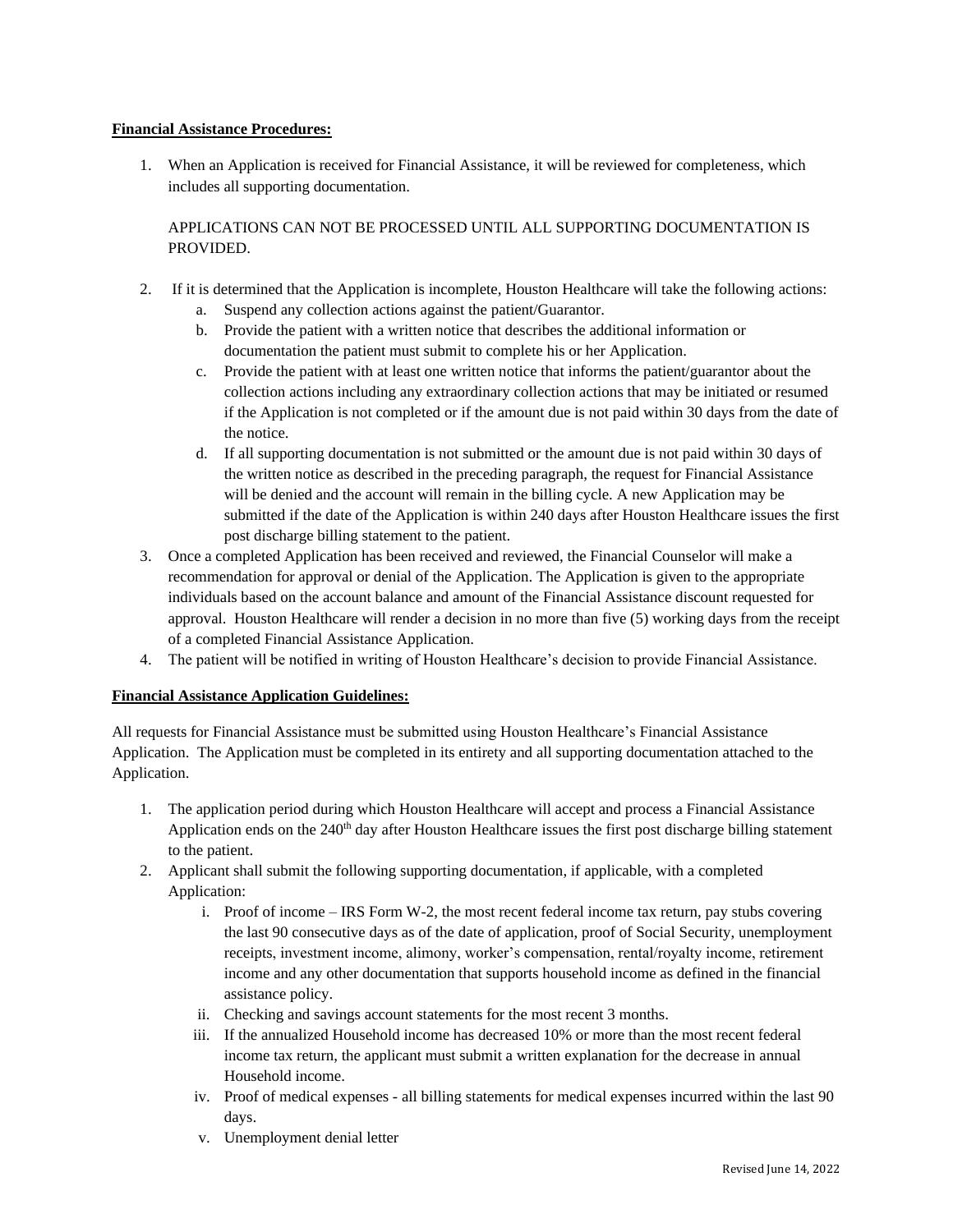- vi. Any additional documentation the applicant deems necessary to support their application for Financial Assistance.
- 3. Falsifying information on the Application will be grounds for denying or revoking Financial Assistance. Falsifying an Application includes, but is not limited to, failure to disclose assets.
- 4. Applicant shall identify all known third party payment sources for services rendered. Applicant shall cooperate with Houston Healthcare in filing of claims and collection of reimbursement from all third party payment sources. Failure to cooperate will be grounds for denying Financial Assistance.
- 5. Applicant shall cooperate in the application for Financial Assistance from other sources, such as Medicaid and other programs. Failure to cooperate will be grounds for denying Financial Assistance.

## **Definitions:**

- 1. **Household**  The household consists of the applicant, spouse and all legal dependents as allowed by the Internal Revenue Service. If the applicant is a minor or legal dependent for income tax purposes, the household will include parent(s), legal guardian(s) and/or the taxpayer claiming the patient as a dependent for income tax purposes.
- 2. **Household Income** The combined annual income of all members within the Household, as previously defined which includes the patient or Guarantor. Combined annual income will be calculated by annualizing documented income over the last ninety (90) consecutive days. For the purposes of determining financial eligibility for Financial Assistance, income includes all monies received before taxes from all sources, including, but not limited to, estate payments, net rental income, alimony, military family allotments, employee pensions or retirement plans, military retirement pay, veteran's payments, selfemployment income, royalties, Social Security payments, railroad retirements, unemployment compensation, regular insurance or annuity payments, interest income, private pensions, workers compensation benefits and employment wages. The Hospital will require supporting documentation to be submitted with the paper Application. Income does not include Medicare, Medicaid, food stamps, heat assistance funds, school lunches or housing assistance, employer-paid or union-paid portion of health insurance or other employee fringe benefits, food or housing received in lieu of wages, loans, need-based assistance from non-profit organizations, child support or foster care payments, or disaster relief assistance.
- 3. **Allowable Medical Expenses**  The total Household medical bills that would qualify as deductible medical expenses for Federal income tax purposes without regard to whether the expenses exceed the IRS required threshold for taking the deduction that have been incurred within ninety (90) days prior to date of service at Houston Healthcare. Paid and unpaid bills may be included.
- 4. **Guarantor (Responsible Party)** Individual other than the patient who is responsible for payment of the patient's bill.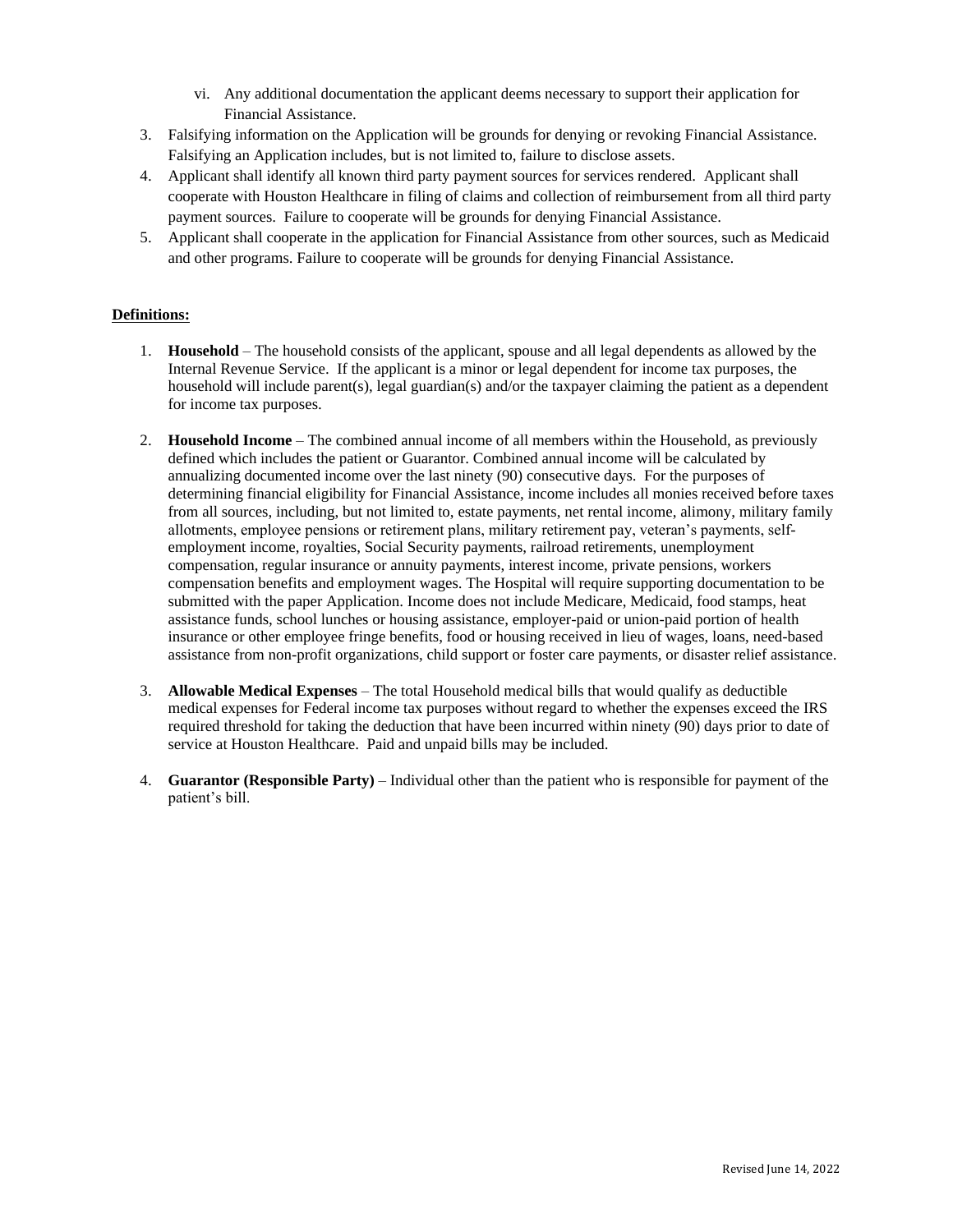

# **HOUSTON HEALTHCARE**

| USTON HEALTHCARE                                                                                        |                  |                          |                                         | <b>Financial Assistance Application</b>                                                      |                                |                                  |  |
|---------------------------------------------------------------------------------------------------------|------------------|--------------------------|-----------------------------------------|----------------------------------------------------------------------------------------------|--------------------------------|----------------------------------|--|
| MR Number & Account Number to be completed by<br>hospital personnel                                     | <b>MR</b> Number |                          | Hospital                                |                                                                                              | <b>Account Number</b>          |                                  |  |
| Patient's First Name:                                                                                   | Patient's MI:    | Patient's Last Name:     |                                         |                                                                                              | Date of Birth:                 | Total # of Household<br>Members: |  |
| Address:                                                                                                |                  |                          | Patient's Social Security No:           |                                                                                              | Home Phone / Cell Phone        |                                  |  |
| City / State/ Zip:                                                                                      |                  |                          |                                         | Responsible Party Name (First, MI, Last):                                                    |                                |                                  |  |
| List ALL household member names                                                                         | Date of Birth    |                          | <b>Social Security</b><br><b>Number</b> |                                                                                              | <b>Relationship to Patient</b> | <b>Monthly Income</b>            |  |
| $1.$ $\,$                                                                                               |                  |                          |                                         |                                                                                              |                                | \$                               |  |
| 2.                                                                                                      |                  | $\overline{\phantom{a}}$ | J.                                      |                                                                                              |                                | \$                               |  |
| 3.                                                                                                      |                  | $\sim$                   | $\overline{a}$                          |                                                                                              |                                | \$                               |  |
| 4.                                                                                                      |                  | $\ddot{\phantom{a}}$     | J.                                      |                                                                                              |                                | \$                               |  |
| 5.                                                                                                      |                  |                          | $\blacksquare$                          |                                                                                              |                                | \$                               |  |
| 6.                                                                                                      |                  | $\overline{a}$           | $\overline{a}$                          |                                                                                              |                                | \$                               |  |
|                                                                                                         |                  |                          |                                         |                                                                                              |                                |                                  |  |
| <b>Monthly Income</b><br>Wages, salaries, tips, etc. Attach pay stubs covering last 90 consecutive days |                  |                          |                                         | <b>Amounts Reported on Last Tax Return</b><br>Wages, salaries, tips, etc. Attach Form(s) W-2 |                                | \$                               |  |
| Investment Income - Interest, Dividends, & Capital Gains or (Capital Loss)                              |                  | ፍ                        |                                         | Investment Income - Interest, Dividends, & Capital Gains or<br>(Capital Loss)                |                                | ፍ                                |  |
| Alimony                                                                                                 |                  | \$                       |                                         | Alimony                                                                                      |                                | \$                               |  |
| Business Income or (loss)                                                                               |                  |                          |                                         | Business Income or (loss)                                                                    |                                | \$                               |  |
| Social Security                                                                                         |                  | \$                       |                                         | Social Security                                                                              |                                | \$                               |  |
| Unemployment                                                                                            |                  | \$                       |                                         | Unemployment                                                                                 |                                | \$                               |  |
| Worker's Compensation                                                                                   |                  |                          | Worker's Compensation                   |                                                                                              |                                | \$                               |  |
| Rental income, royalties, partnerships,                                                                 |                  |                          |                                         | Rental income, royalties, partnerships,                                                      |                                | \$                               |  |
| Retirement Income                                                                                       |                  |                          |                                         | <b>Retirement Income</b>                                                                     |                                | \$                               |  |
| Farm Income                                                                                             |                  | ፍ                        |                                         | Farm Income                                                                                  |                                | \$                               |  |
| Other:                                                                                                  |                  | \$                       |                                         | Other:                                                                                       |                                | \$                               |  |
| <b>Total Monthly Income (before taxes)</b>                                                              |                  |                          |                                         | <b>Total Income Per Federal Tax Return</b>                                                   |                                | \$                               |  |
|                                                                                                         |                  |                          |                                         |                                                                                              |                                |                                  |  |

I certify that the information provided above is an accurate and true representation of my financial information. I also certify that there is not additional insurance coverage for this patient other than what was listed at time of registration. I understand that providing false information will result in denial of the application for any type of financial assistance through Houston Healthcare. If I am entitled to any action against or settlement from third party payers, I will take any action necessary or requested by Houston Healthcare to obtain such assistance and will assign to Houston Healthcare. Upon receipt of any settlement from third party payers, I will pay Houston Healthcare all amounts recovered up to the total of the outstanding balance on the account. My failure to apply for such assistance or to follow through with the application process or take those actions reasonably necessary or requested by Houston Healthcare will result in the denial of this application. I also authorize Houston Healthcare to check my credit history through the credit bureau, if deemed appropriate.